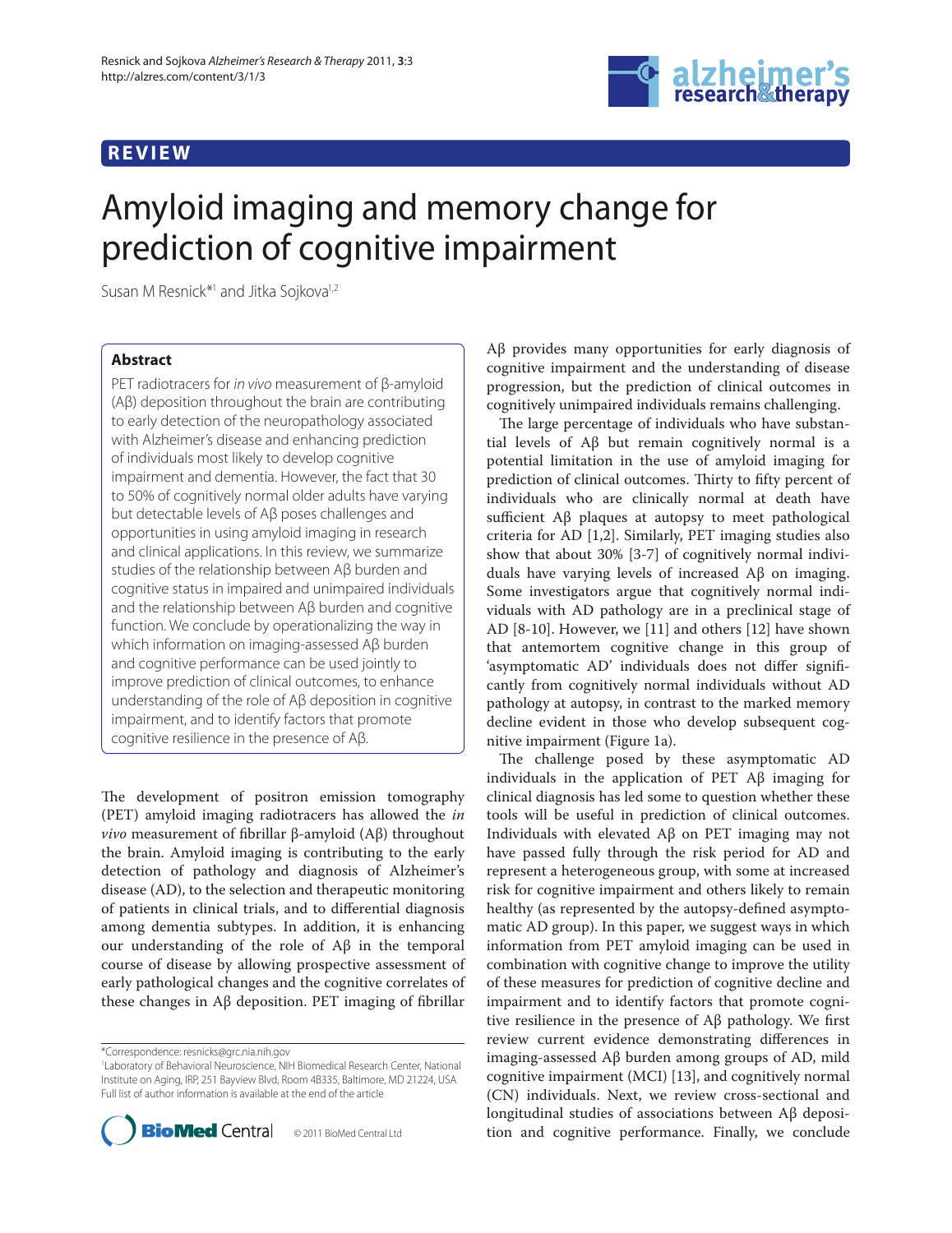

with a discussion of what amyloid imaging in conjunction with cognitive performance can and cannot tell us about prediction of cognitive impairment and resilience. We highlight how information from imaging and neuropsychological assessments can be used in combination to improve prediction of clinical outcomes and to enhance our understanding of the cognitive correlates of Aβ deposition and progression.

## **Amyloid imaging in cognitive impairment and in healthy older adults**

Imaging with the radioligand [11C]Pittsburgh Compound-B (PiB) has provided strong evidence of group differences between cognitively impaired (AD and MCI) and normal (CN) older adults in global as well as regional measures of  $\text{A}\beta$  deposition (for review, see [14]). It is noteworthy that the level of Aβ in MCI individuals who are PiBpositive approaches the level in AD, suggesting either a plateau [15] or a low rate [16] of  $\text{A}\beta$  accumulation after the appearance of clinical symptoms. Frontal, lateral temporal, and parietal regions show consistent patterns of elevated Aβ in those with cognitive impairment compared with healthy older adults, with more variable findings with respect to group differences in the occipital and striatal regions (for review, see  $[14]$ ). These global and regional patterns of differences between impaired and CN individuals are generally consistent across a variety of PET amyloid radiotracers. The majority of studies to date have used PiB, but a number of [ 18F] radiotracers for amyloid imaging recently have become available and have been applied in imaging studies of AD. These include Florbetaben (BAY94-9172),

Flutemetamol (GE067) and Florbetapir (AV-45), and all show differences between AD patients and controls that are similar in distribution to group differences using PiB [17-19]. Additional studies are required to provide information on long-term predictive utility of these amyloid imaging tracers, especially in the case of MCI and preclinical AD in asymptomatic individuals. However, the availability of [18F] ligands, which have a 110-minute half-life and can be produced for regional distribution, will allow more widespread research and potential clinical applications compared to  $[$ <sup>11</sup>C $]$  ligands, which have a 20-minute half-life requiring on-site radiopharmaceutical production.

Another PET radiotracer that has been used to evaluate AD pathology is  $[$ <sup>18</sup>F]FDDNP.  $[$ <sup>18</sup>F]FDDNP differs from the other amyloid imaging compounds in several ways. It labels plaques and tangles, as well as alpha-synuclein [20]. Furthermore, the radioactivity signal from this tracer is lower than the signal achieved with more specific  $Aβ$ radiotracers, leading to difficulties in quantification [21]. However, an interesting application of this tracer is the potential use of subtraction measures to highlight nonamyloid pathology [22]. By using multiple radiotracers, [ 18F]FDDNP shows additional binding in the hippocampal formation compared to PiB, perhaps reflecting neurofibrillary tangle pathology [22].

Despite consistent group differences between impaired and CN individuals, amyloid imaging compounds show varying levels of elevated Aβ across individuals. In studies with PiB, attempts have been made to define values for a PiB positive study indicating elevated Aβ burden. A variety of cut-points have been used (for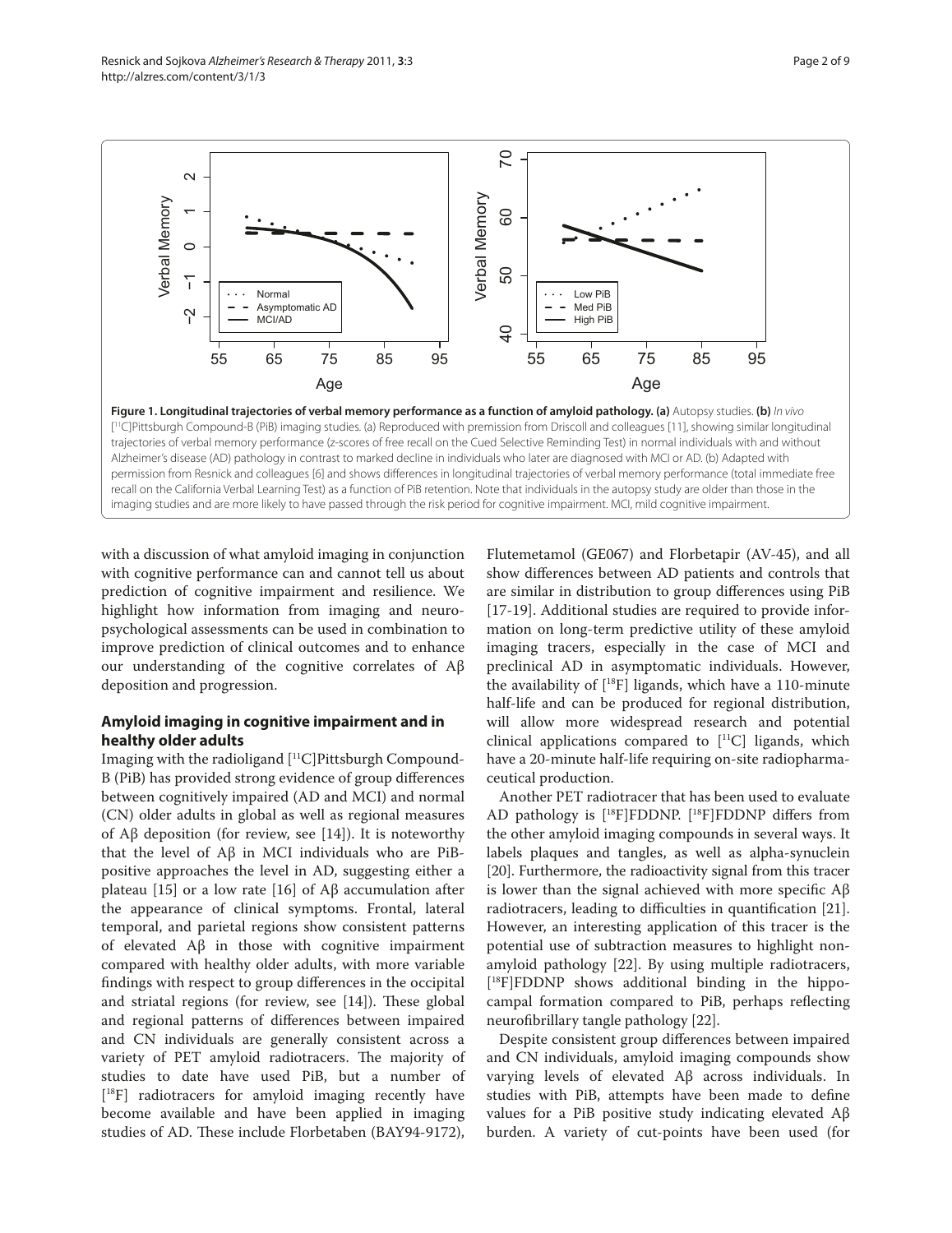review, see  $[14]$ ), but these are dependent on the specific method used for quantification - for example, standard uptake value ratio (SUVR) versus dynamic modeling of the time course of radioactivity in brain. Both cut-points and approaches that examine Aβ as a continuous measure have been used to determine relationships with cognitive status.

Amyloid imaging may be especially useful in distinguishing between individuals with MCI who will progress to dementia and AD versus those who will not progress to dementia [23-25]. MCI represents a heterogeneous group, with individuals showing either AD-like levels of Aβ deposition or CN-like levels of Aβ deposition [25-28]. Approximately one-half of individuals with amnestic MCI [25,29], characterized by memory impairment, have elevated Aβ on imaging and have an increased risk of conversion to AD (see below). MCI individuals without elevated Aβ have a lower likelihood of progression to AD  $[24,25]$ . These individuals may be cases of misdiagnosis, may have different conditions that interfere with cognitive function, or may be false negatives on imaging due to the fact that current radiotracers do not label all Aβ isoforms [30].

Variability in imaging-assessed amyloid burden is also apparent in older cognitively healthy adults. As noted above, the proportion of PiB-positive individuals has ranged from 20% in a study by Mintun and colleagues [5] to 47% in the multicenter study performed through the Alzheimer's Disease Neuroimaging Initiative [4]. Cognitively healthy PiB-positive individuals show a range of values of PiB that are clearly detectable on imaging but are typically below those observed in AD. To date, the primary factors associated with increased Aβ burden in CN individuals are older age and Apolipoprotein E (APOE) ε4 genotype [7,31]. For example, in the Australian Imaging, Biomarker, and Lifestyle (AIBL) study of 177 healthy controls, 33% of healthy controls were PiBpositive, with a rate of 65% in individuals older than 80 years compared with 18% in individuals aged 60 to 69 years [7,31]. Moreover, the rate of elevated PiB binding was more than double in APOE ε4 gene carriers (49%) compared with noncarriers (21%) [7]. Cognitively healthy individuals with elevated amyloid burden likely represent a heterogeneous group with respect to long-term outcome. While some of these individuals will progress to cognitive impairment and AD, others will remain resilient in the face of pathology. The latter group may parallel the group we have called asymptomatic AD at autopsy (and others have called high pathology controls or preclinical AD), because they do not show accelerated cognitive decline despite substantial amyloid pathology [11]. Some investigators attribute this resilience to 'cognitive reserve' [32-34], implying greater neural complexity or plasticity at baseline, but the resilience may also reflect a more general capacity to regain homeostasis across body systems in the face of a variety of ageassociated insults, including Aβ deposition.

## **Amyloid imaging and cognitive performance**

Investigations of the associations between *in vivo* measurement of amyloid burden and cognition are neces sary to determine the extent and conditions under which elevated amyloid burden is associated with cognitive decline. When data are combined across groups of individuals with AD, MCI and CN older adults, higher Aβ burden is correlated with lower episodic memory performance  $[21,28,35,36]$ . These associations are also evident in analyses pooling MCI and AD together [37] and in studies pooling CN and AD together [33,38]. Correlations between Aβ burden and performance in non-memory cognitive domains also have been identified in analyses pooling groups of impaired and unimpaired individuals [33,38]. In one study, correlations across diagnostic groups suggested that increased frontal PiB is associated with lower memory whereas increased parietal PiB is associated with lower performance on non-memory functions [36].

Associations between *in vivo* neuropathology and cognitive performance across combined groups of impaired and unimpaired individuals also have been reported using [ 18F]FDDNP as the radiotracer [20,39]. In addition to inverse associations between [18F]FDDNP binding and verbal paired associate memory when CN and MCI individuals were combined, [18F]FDDNP was also inversely associated with performance on other cognitive measures, including mental status and digit recall, across all groups [20]. Spatial associations of [18F]FDDNP binding with lower performance on tests of episodic memory and frontal lobe function across groups localized to entorhinal, lateral temporal, parietal, orbitofrontal and dorsolateral prefrontal cortex [39]. Mesial temporal associations with [<sup>18</sup>F]FDDNP may reflect sensitivity to neurofibrillary tangles in these regions.

Although associations between PET imaging measures of neuropathology and memory performance are evident in analyses combining impaired and unimpaired individuals, relationships with memory performance within a diagnostic group are more complex (Tables 1 and 2). As summarized in Table 1, the correlations between crosssectional measures of Aβ burden using PiB and cognitive performance in AD patients tend to be absent to weak [28,35,37,40]. In MCI, some but not all studies indicate that higher Aβ burden is associated with lower performance on tests of episodic memory [35,37,41]. A recent study from a larger cohort of 57 MCI participants from the AIBL study on aging showed only a trend to a relationship between higher neocortical Aβ burden and lower long delay free recall performance on the California Verbal Learning Test, a measure of verbal memory [7].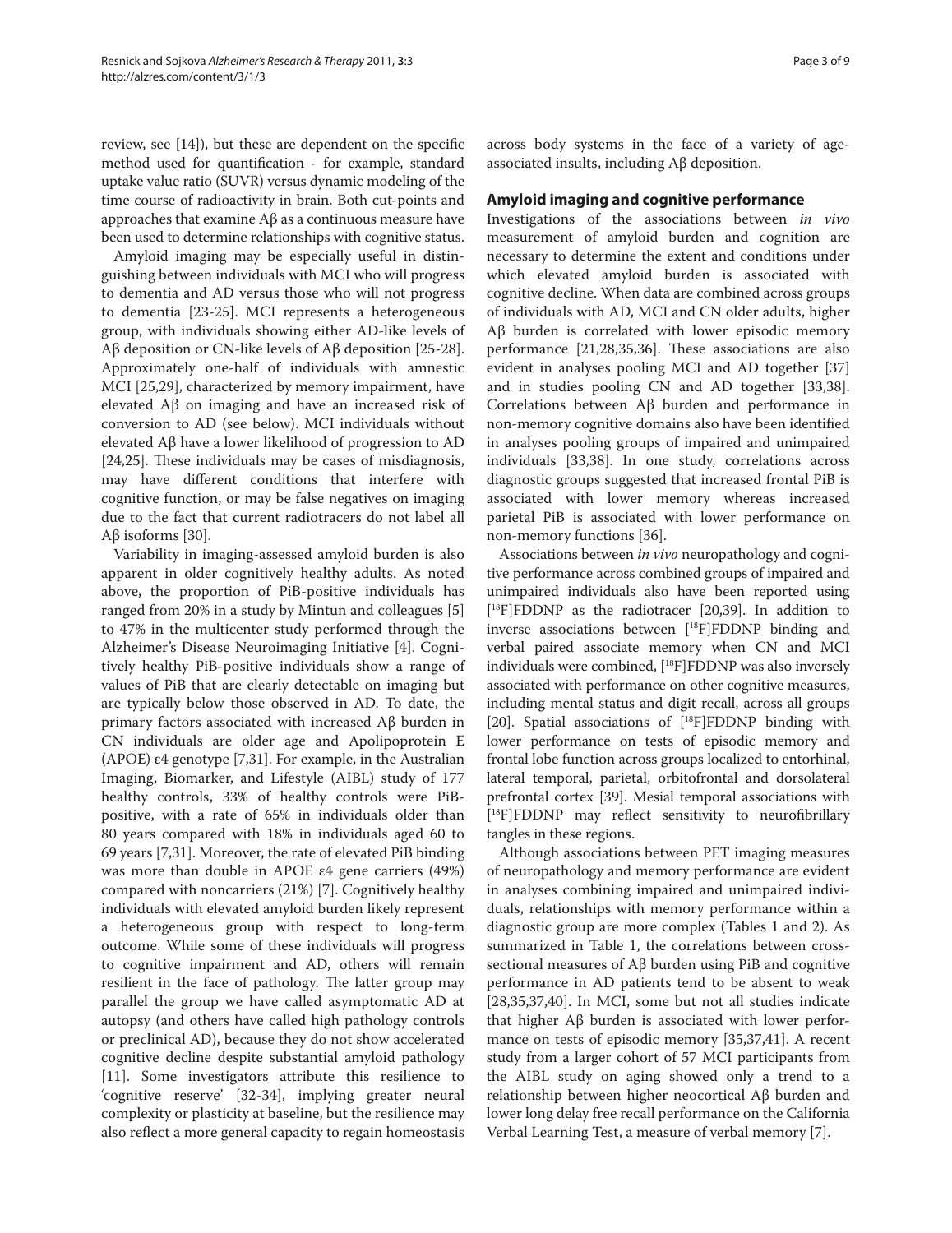| Study                | Year | Sample <sup>a</sup>               | Number of<br>subjects <sup>a</sup> | Mean<br>age (SD)          | Method      | Associations between PiB retention and cognitive function                                                                                    |
|----------------------|------|-----------------------------------|------------------------------------|---------------------------|-------------|----------------------------------------------------------------------------------------------------------------------------------------------|
| Furst et al. [40]    | 2010 | <b>AD</b>                         | 39                                 | 68.3 (10.5)               | <b>DVR</b>  | No association with MMSE or CDR-SOB                                                                                                          |
| Forsberg et al. [37] | 2010 | AD                                | 37                                 | 67.5(9.2)                 | <b>SUVR</b> | Higher PiB in bilateral frontal cortices and posterior cingulate gyrus weakly<br>associated with lower verbal memory (RAVLT) in AD alone     |
| Grimmer et al. [54]  | 2009 | AD with<br>AD-typical<br>FDG scan | 32                                 | 66.9(8.5)                 | <b>SUVR</b> | Higher PiB in bilateral frontal and anterior cingulate cortex, and lentiform<br>nucleus ( $P \le 0.05$ ) associated with higher CDR-SOB      |
| Rowe et al. [28]     | 2007 | AD                                | 17                                 | 74.0 (11.3)               | <b>DVR</b>  | No significant association with long delay verbal recall (CVLT) or MMSE                                                                      |
| Pike et al. [35]     | 2007 | AD                                | 31                                 | 74.8 (10.2)               | <b>SUVR</b> | No association with composite score of episodic memory                                                                                       |
| Rowe et al. [7]      | 2010 | <b>MCI</b>                        | 57                                 | 75.5(7.5)                 | <b>SUVR</b> | Higher PiB shows trend with lower long delay verbal recall (CVLT; $r = -0.24$ ,<br>$P = 0.07$                                                |
| Wolk et al. [25]     | 2009 | <b>MCI</b>                        | 26                                 | 70.2(8.8)                 | <b>DVR</b>  | PiB-positive aMCI have lower verbal delayed recall than PiB-negative aMCI<br>$(P < 0.01)$ but PiB-positive were also substantially older     |
| Lowe et al. [29]     | 2009 | <b>MCI</b>                        | 23                                 | 82 (aMCI-),<br>73 (aMCI+) | <b>SUVR</b> | No significant memory difference between aMCI-negative and<br>aMCI-positive (but aMCI-negative substantially older)                          |
| Mormino et al. [41]  | 2009 | PiB+ MCI                          | 39                                 | 75.0 (7.9)                | <b>DVR</b>  | Higher PiB associated with lower verbal delayed recall (RAVLT; $P = 0.05$ )                                                                  |
| Forsberg et al. [23] | 2008 | <b>MCI</b>                        | 21                                 | 63.3(7.8)                 | <b>SUVR</b> | Higher PiB in posterior cingulate, frontal, and temporal cortex ( $P \le 0.05$ )<br>associated with lower composite score of episodic memory |
| Pike et al. [35]     | 2007 | <b>MCI</b>                        | 33                                 | 70.7(9.6)                 | <b>SUVR</b> | Higher PiB associated with lower composite score of episodic memory<br>$(r = -0.6, P < 0.001)$ and remains significant when limited to aMCI  |

**Table 1. Cross-sectional associations between PiB-assessed β-amyloid burden and cognition in AD and MCI**

a In some cases a study subsample. AD, Alzheimer's disease; aMCI, amnestic MCI; CDR-SOB, Clinical Dementia Rating scale Sum of Boxes; CVLT, California Verbal Learning Test; DVR, distribution volume ratio; FDG, fluorodeoxyglucose; MCI, mild cognitive impairment; MMSE, Mini-Mental State Examination; PiB, [11C]Pittsburgh Compound-B; RAVLT, Rey Auditory Verbal Learning Test; SD, standard deviation; SUVR, standard uptake value ratio.

Associations between Aβ and cognitive performance are even more variable in studies of CN individuals. Table 2 summarizes findings from cross-sectional studies of CN older adults. Several investigations have shown negative cross-sectional correlations between PiB retention and measures of episodic memory [19,41,42], and one study indicated that cognitive reserve, measured by the National Adult Reading Test, may modify this association [33]. However, the largest study of 177 CN adults found no significant cross-sectional correlations with episodic memory [7], suggesting that a few PiBpositive individuals may have a large influence on findings in smaller samples. The varied results across studies highlight the complexity of the relationship between cognitive performance and amyloid deposition at the earliest stages of cognitive decline.

The few longitudinal investigations of cognitive change in relation to Aβ burden have more consistently shown associations for cognitively healthy individuals (Table 2). For example, Villemagne and colleagues [43] reported that greater decline in word list recall was associated with higher Aβ deposition in nondemented elderly who ultimately progressed to MCI/AD but not in individuals who remained cognitively normal [43]. Storandt and colleagues [42] found that elevated  $\text{A}\beta$  burden was associated with greater longitudinal decline in episodic and working memory, as well as visuospatial ability, and we [6] reported that higher Aβ was associated with

greater longitudinal decline in verbal memory (Figure 1b), executive function and mental status, but not visual memory. Our observations of significant relationships between higher PiB retention and greater cognitive decline in cognitively healthy individuals appear at first glance to conflict with our autopsy findings  $[11]$  showing similar longitudinal cognitive trajectories in older adults with and without AD pathology (Figure 1a,b). However, participants in imaging studies are younger and have not passed fully through the risk period for cognitive decline. Thus, cognitively healthy individuals with elevated  $\mathbf{A}\mathbf{\beta}$  on imaging include those who are in a preclinical phase of AD as well as those who will be resilient and maintain cognitive health.

## **Amyloid imaging and cognition in prediction of Alzheimer's disease**

There are two ways that amyloid imaging may be useful in combination with cognition in prediction of the likelihood of developing AD. The first involves using amyloid imaging to distinguish among mildly impaired individuals to predict who is likely to progress and who is more likely to remain stable. Table 3 describes the results of initial attempts to use amyloid imaging in predicting outcomes in MCI. The second application combines information on longitudinal cognitive decline with Aβ status to determine which cognitively healthy individuals are at highest risk for progression to impairment and AD.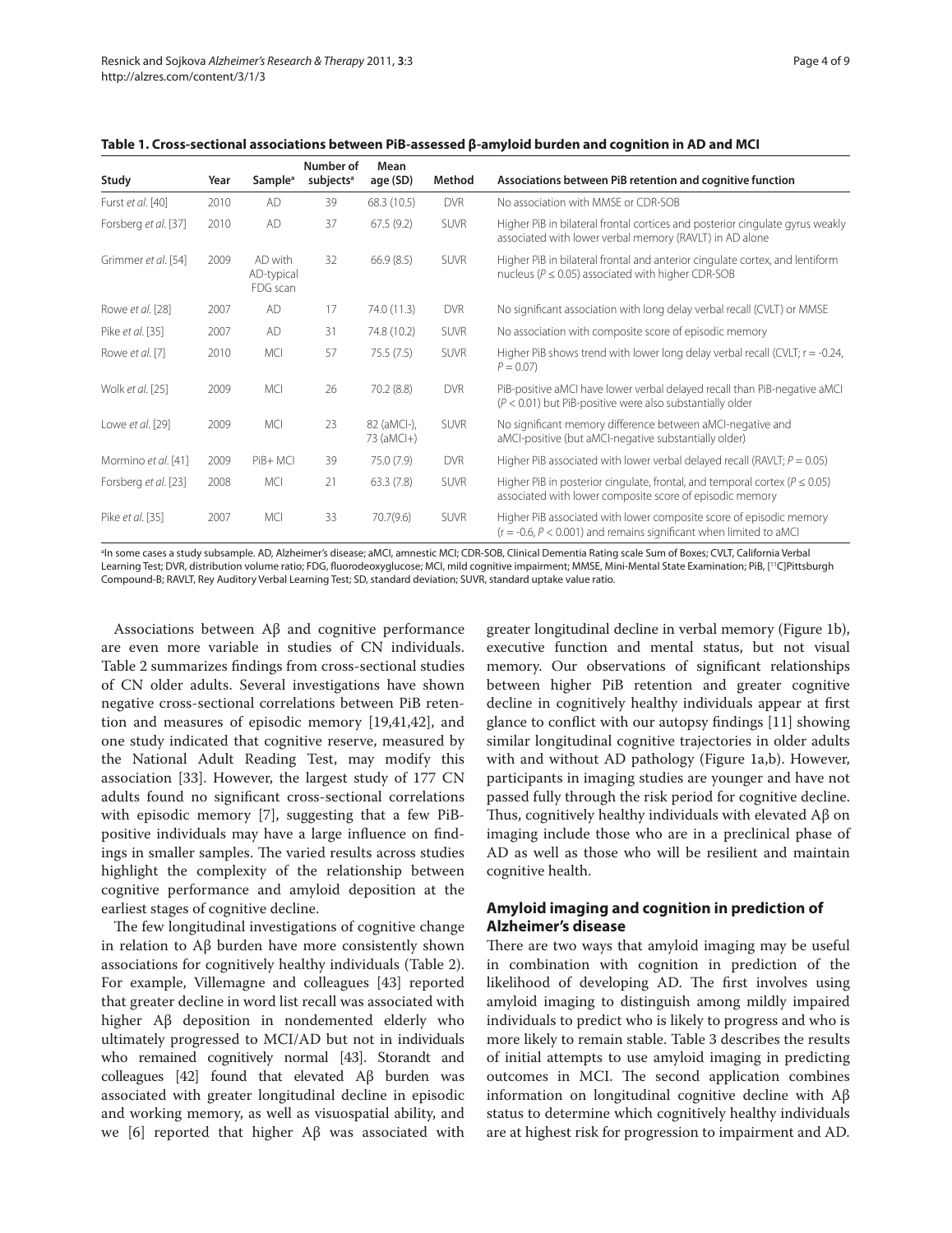| Study                                                                                    |      | Year Radiotracer Sample <sup>a</sup> |                              | Number of<br>subjects <sup>a</sup> | Mean<br>age (SD)                  | Method      | Associations between amyloid imaging and<br>cognitive function                                                                                                                                                                                |
|------------------------------------------------------------------------------------------|------|--------------------------------------|------------------------------|------------------------------------|-----------------------------------|-------------|-----------------------------------------------------------------------------------------------------------------------------------------------------------------------------------------------------------------------------------------------|
| Cross-sectional measures of concurrent β-amyloid load and cognition                      |      |                                      |                              |                                    |                                   |             |                                                                                                                                                                                                                                               |
| Rowe et al. [7]                                                                          | 2010 | PiB                                  | <b>CN</b>                    | 177                                | 71.6(7.4)                         | <b>SUVR</b> | No association with long delay verbal recall (CVLT)<br>No difference in long delay verbal recall between those with high<br>versus low PiB binding                                                                                            |
| Rentz et al. [33]                                                                        | 2010 | PiB                                  | <b>CN</b>                    | 66                                 | 73.9 (8.1)                        | <b>DVR</b>  | No main effect of precuneus PiB on cognitive function<br>Higher precuneus PiB associated with lower cued (but not free<br>recall) and canonical variate score in CN individuals with low but<br>not high cognitive reserve measured by AMNART |
| Storandt et al. [42]                                                                     | 2009 | PiB                                  | <b>CN</b>                    | 135                                | PiB-74.3 (6.2)<br>$Pib+75.4(6.3)$ | <b>BP</b>   | No association with global, verbal, spatial, or working memory<br>composites or individual cognitive measures                                                                                                                                 |
| Braskie et al. [39]                                                                      | 2010 | [ <sup>18</sup> F]FDDNP              | <b>CN</b>                    | 10                                 | 73 (10.4)                         | <b>DVR</b>  | Higher [ <sup>18</sup> F]FDDNP in right frontal and some parietal areas<br>associated with lower composite cognitive score                                                                                                                    |
| Mormino et al. [41]                                                                      | 2009 | PiB                                  | CN <sup>b</sup>              | 20                                 | 72.3(6.0)                         | SUVR, DVR   | Higher PiB associated with lower episodic memory composite<br>score ( $P < 0.01$ )                                                                                                                                                            |
| Mormino et al. [41]                                                                      | 2009 | PiB                                  | CN <sup>c</sup>              | 17                                 | 78.5 (5.4)                        | SUVR, DVR   | No associations with episodic memory composite score                                                                                                                                                                                          |
| Rowe et al. [28]                                                                         | 2007 | PiB                                  | <b>CN</b>                    | 27                                 | 72.6 (6.9)                        | <b>DVR</b>  | No difference in cognitive performance between PiB-positive and<br>PiB-negative                                                                                                                                                               |
| Pike et al. [35]                                                                         | 2007 | PiB                                  | <b>CN</b>                    | 32                                 | 71.7(6.6)                         | SUVR        | Higher PiB associated with lower episodic memory composite<br>score ( $r = -0.38$ , $P < 0.05$ )<br>PiB-positive compared with PiB-negative had lower episodic<br>memory composite score ( $P < 0.05$ )                                       |
| Cross-sectional measures of $\beta$ -amyloid load and longitudinal measures of cognition |      |                                      |                              |                                    |                                   |             |                                                                                                                                                                                                                                               |
| Resnick et al. [6]                                                                       | 2010 | PiB                                  | <b>CN</b>                    | 57<br>$(6$ CDR = 0.5)              | 78.8 (6.2)                        | <b>DVR</b>  | Higher PiB associated with greater decline in immediate and<br>delayed verbal recall and MMSE (all $P \le 0.01$ ) but not visual<br>memory<br>Associations most pronounced for frontal and lateral temporal<br>cortex, as well as putamen     |
| Storandt et al. [42]                                                                     | 2009 | PiB                                  | <b>CN</b>                    | 135                                | PiB-74.3 (6.2)<br>$Pib+75.4(6.3)$ | <b>BP</b>   | Higher PiB associated with greater decline in working memory<br>and visuospatial ability                                                                                                                                                      |
| Villemagne et al. [43] 2008                                                              |      | PiB                                  | Stable (S),<br>declining (D) | 24 S,<br>10 D                      | S 71.7 (6.7)<br>$D$ 75.5 (4.4)    | SUVR        | Higher PiB associated with greater decline in word-list recall<br>$(r = -0.78)$ in decliners only                                                                                                                                             |

**Table 2. Associations between β-amyloid burden and cognition in cognitively normal individuals** 

<sup>a</sup>ln some cases a study subsample. <sup>b</sup>Berkeley Aging Study. ʿAlzheimer's Disease Neuroimaging Initiative (ADNI) cohort. AMNART, American National Adult Reading Test; BP, binding potential; CDR, Clinical Dementia Rating scale; CN, cognitively normal; CVLT, California Verbal Learning Test; DVR, distribution volume ratio; MMSE, Mini-Mental State Examination; PiB, [11C]Pittsburgh Compound-B; RAVLT, Rey Auditory Verbal Learning Test; SD, standard deviation; SUVR, standard uptake value ratio.

In MCI, Aβ burden assessed by PiB PET has been helpful in distinguishing between individuals who will convert to AD and those who will remain stable [23-25] or develop other forms of dementia. Rates of conversion to AD in MCI individuals with a positive amyloid imaging scan are substantially higher than those with a negative PiB scan, with the latter showing less than 10% rates of conversion over 3 years [24,25]. As described in Table 3, MCI converters may also have different patterns of PiB amyloid deposition compared to MCI non-converters [24], with higher PiB retention in posterior cingulate [23,44] and frontal [44] regions. Okello and colleagues [24] identified a subset of PiB-positive MCI individuals who rapidly progressed to AD. Compared to PiB-positive slower MCI converters and nonconverters, the rapid converters had higher PiB retention in anterior cingulate, frontal, and lateral temporal cortices. In addition, the presence of the APOE ε4 allele in PiB-positive MCI individuals was associated with higher rates of conversion to AD [24].

In CN adults, consideration of Aβ burden alone showed that risk for AD in PiB-positive individuals was 4.8 times that in PiB-negative CN individuals over a 2.4-year follow-up [45] (Table 3). However, no studies to date have combined PET measures of Aβ burden with cognitive performance for prediction of AD risk in CN individuals. In our concluding comments, we operationalize the way that cognitive performance, especially on episodic memory tests, can be used in combination with Aβ burden to further increase prediction of CN individuals who are likely to develop AD versus remain healthy.

### **Conclusion**

The ability to image brain Aβ *in vivo* is advancing our understanding of the neurobiology of cognitive impairment and holds promise as a tool that will contribute to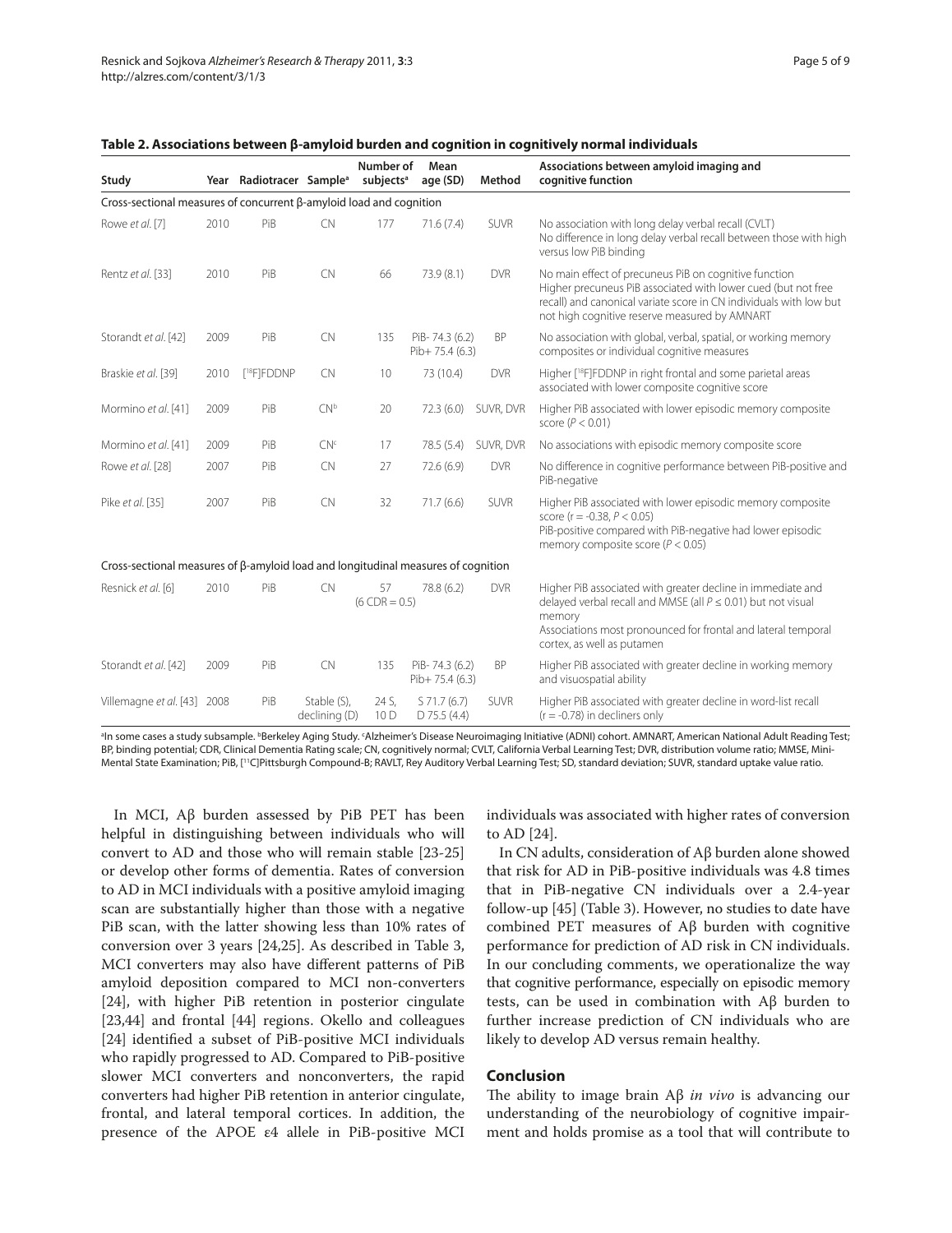| Study                | Year | Radiotracer             | Sample <sup>a</sup> | Number of<br>subjects <sup>a</sup> | Mean<br>age (SD)      | Method              | <b>Findings</b>                                                                                                                                                                                                                                                                                                       |
|----------------------|------|-------------------------|---------------------|------------------------------------|-----------------------|---------------------|-----------------------------------------------------------------------------------------------------------------------------------------------------------------------------------------------------------------------------------------------------------------------------------------------------------------------|
| Okello et al. [24]   | 2009 | PiB                     | <b>MCI</b>          | 31                                 | 69.4<br>(7.9)         | <b>SUVR</b>         | 82% PiB-positive MCI convert to AD compared to 7% of<br>PiB-negative MCI<br>47% PiB-positive MCI who convert to AD within 1 year have<br>higher PiB in anterior cingulate and frontal cortex ( $P < 0.05$ ),<br>APOE $\varepsilon$ 4 is associated with faster conversion rates in<br>PiB-positive MCI ( $P < 0.05$ ) |
| Wolk et al. [25]     | 2009 | PiB                     | <b>MCI</b>          | 26 (23 with<br>follow-up)          | 70.2<br>(8.8)         | <b>DVR</b>          | 38% PiB-positive MCI but no PiB- convert to AD over 22 months                                                                                                                                                                                                                                                         |
| Morris et al. [45]   | 2009 | PiB                     | <b>CN</b>           | 159                                | 71.5<br>(8.6)         | <b>BP</b>           | Higher PiB retention predicts progression from CDR 0 to MCI<br>(hazard ratio = 2.74) and AD (hazard ratio = 4.85) over mean<br>2.4 years                                                                                                                                                                              |
| Koivunen et al. [44] | 2008 | PiB                     | aMCI                | 15                                 | 71.1<br>(7.2)         | SUVR,<br><b>DVR</b> | Elevated PiB in six converters in posterior cingulate and frontal<br>cortex as well as elevated neocortical score                                                                                                                                                                                                     |
| Forsberg et al. [23] | 2008 | PiB                     | <b>MCI</b>          | 21                                 | 63.3<br>(7.8)         | <b>SUVR</b>         | Higher PiB retention in frontal, parietal, and temporal cortices<br>$(P < 0.01)$ in MCI converters than CN individuals<br>Higher PiB retention in posterior cingulate gyrus in MCI<br>converters than MCI nonconverters ( $P < 0.01$ )<br>No difference in PiB retention between MCI converters and AD                |
| Small et al. [20]    | 2006 | [ <sup>18</sup> F]FDDNP | AD, MCI,<br>CN      | 4 MCI,<br>8 CN                     | NA for this<br>subset | <b>DVR</b>          | Three disease progressors had increases in [ <sup>18</sup> F]FDDNP between<br>5.5% to 11.2% compared to ≤3% in nine non-progressors                                                                                                                                                                                   |

**Table 3. Amyloid imaging and prediction of conversion to Alzheimer's disease**

a In some cases a study subsample. AD, Alzheimer's disease; aMCI, amnestic MCI; APOE, Apolipoprotein E; BP, binding potential; CN, cognitively normal; DVR, distribution volume ratio; MCI, mild cognitive impairment; NA, not available; PiB, [<sup>11</sup>C]Pittsburgh Compound-B; SD, standard deviation; SUVR, standard uptake value ratio.

the detection of early pathological changes and prediction of who will ultimately develop AD and who will maintain cognitive health. From a number of studies, it is clear that PET amyloid imaging shows robust differences in Aβ levels among groups of AD, MCI and CN individuals. When groups are combined, associations between higher Aβ and lower cognitive performance, especially episodic memory, emerge consistently across studies. Within diagnostic groups, correlations between Aβ burden and cognitive performance are less clear in cross-sectional investigations (summarized in Tables 1 and 2). The few longitudinal studies to date that included measures of change in cognitive performance over time provide more convincing evidence that increased Aβ correlates with greater decline in verbal memory, and perhaps other cognitive measures, such as executive function and mental status.

The potential utility of  $\mathsf{A}\beta$  imaging as a clinical tool for early diagnosis of preclinical AD remains limited by its lower specificity due to the high proportion of PiBpositive CN individuals [3,5,28,31,35]. Additional challenges in interpreting a positive amyloid scan are the presence of amyloid plaques in other forms of dementia, for example, Lewy body disease [28], and the fact that Aβ also binds to intravascular amyloid, as is the case with cerebral amyloid angiopathogy [46]. Further, current radiotracers for  $\mathbf{A}\beta$  imaging label predominantly fibrillar Aβ and do not measure soluble forms, providing only a partial quantification of  $\text{A}\beta$  burden. Despite these limitations, Aβ imaging in combination with information on cognitive function can help inform early detection and diagnosis of AD.

The ways in which joint consideration of  $\mathbf{A}\mathbf{\beta}$  imaging and cognitive function may help inform prediction of AD and cognitive health are illustrated in Table 4. This simplified table shows that, in the presence of cognitive impairment, Aβ imaging will help distinguish between Aβ-positive individuals with MCI who are likely to progress to AD versus Aβ-negative individuals with MCI who have a much lower risk of progression. Aβ-negative individuals with apparent cognitive impairment may be misdiagnosed as MCI and convert back to normal, may have a different neurodegenerative disorder or other condition, or may be false negative  $A\beta$  cases due to a different isoform [30]. Similarly,  $Aβ$  imaging may help distinguish between CN individuals with longitudinal decline in memory who are likely to develop AD versus those whose memory decline may be associated with other factors, such as other medical conditions or medications. Whereas Aβ-positive CN individuals with memory decline greater than expected for age are at increased risk for AD, memory declines in older adults who are Aβ-negative are more likely attributable to other factors. Finally, CN individuals who are Aβ-negative and do not show accelerated longitudinal decline in memory can be reassured that they are not likely to develop AD over the next several years. CN individuals who are Aβpositive and have stable longitudinal memory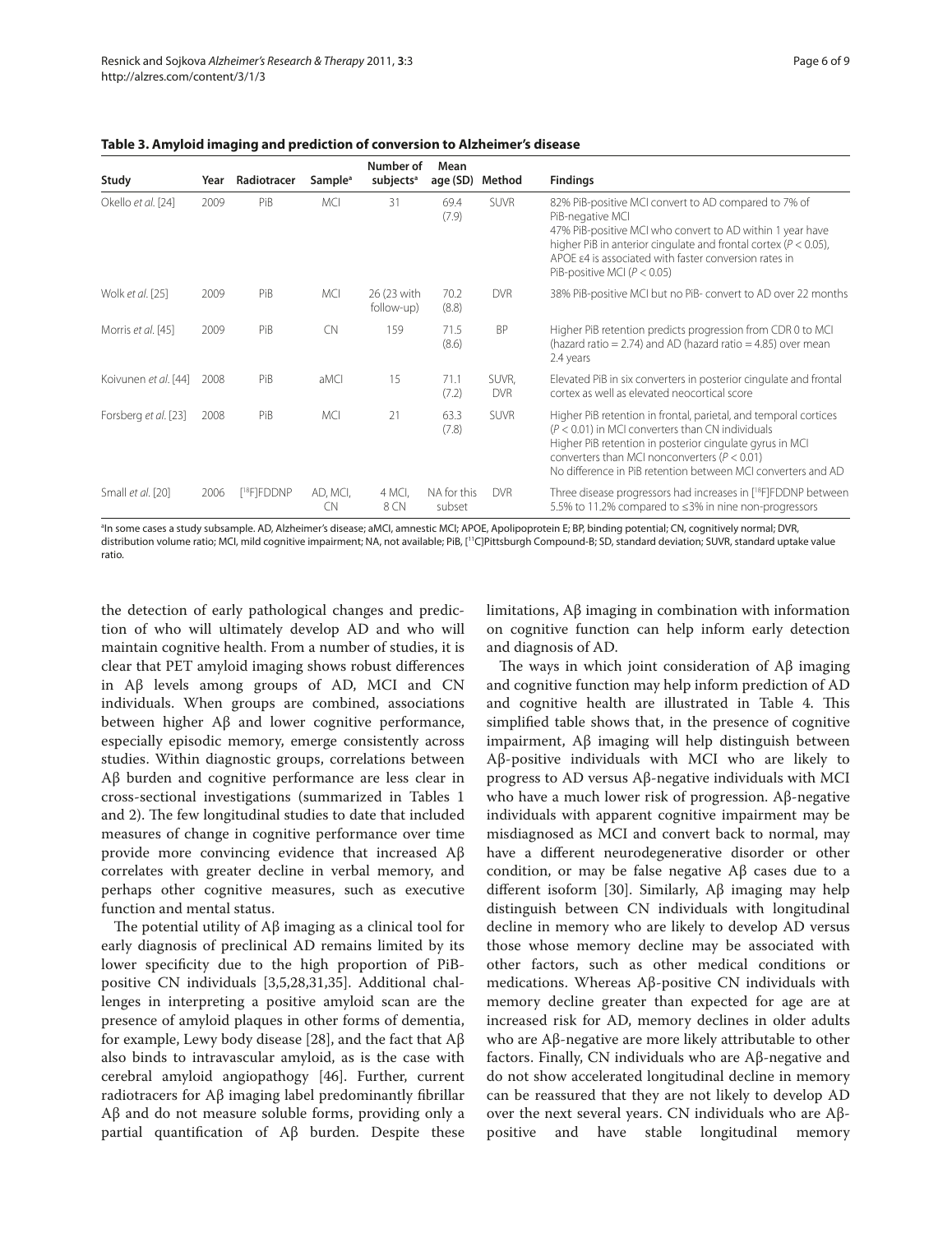| β-Amyloid | Cognitively impaired/MCI | CN with memory decline   | CN without memory decline                            |
|-----------|--------------------------|--------------------------|------------------------------------------------------|
| Positive  | Increased risk of $AD^a$ | Increased risk of $AD^a$ | Cognitive resilience <sup>b</sup> or preclinical AD? |
| Negative  | Low risk of AD .         | l ow risk of AD          | Remain CN                                            |

| Table 4. Joint consideration of $\beta$ -amyloid and cognition for prediction of cognitive outcomes |  |  |  |  |  |
|-----------------------------------------------------------------------------------------------------|--|--|--|--|--|
|-----------------------------------------------------------------------------------------------------|--|--|--|--|--|

ªSee Table 3 for review of rates of conversion. ʰMaintenance of cognitive health despite β-amyloid pathology. AD, Alzheimer's disease; CN, cognitively normal; MCI, mild cognitive impairment.

performance may represent the group of asymptomatic AD or may not have reached a threshold of pathology where memory decline is evident. These findings, of course, must be interpreted in the context of an individual's age and APOE genotype, as younger CN individuals with Aβ pathology may not have passed through the risk period for accelerated cognitive decline and dementia. Longitudinal follow-up studies will determine the time course of the development of Aβ and whether there truly are individuals who are resilient to pathology or in whom the clinical symptoms are delayed. Moreover, comparisons between Aβ-positive individuals who have stable memory performance and those who show cognitive decline and impairment may lead to identification of factors that promote cognitive resilience despite pathology. The ability to stratify longitudinal trajectories of memory performance by Aβ will also inform and perhaps revise our definition of what constitutes 'normal aging' in the absence of pathology. Finally, prediction models incorporating other factors, such as APOE genotype, cerebrospinal fluid (CSF)  $\mathsf{A}\beta$ and Tau, as well as both regional and network-based spatial measures of brain atrophy on MRI [47] may increase sensitivity and specificity for early identification of AD and cognitive resilience.

In addition to its contributing role in early identification of individuals at greatest risk for AD, amyloid imaging is also aiding in drug development and elucidating the regional distribution and temporal course of the neurobiological changes leading to memory loss and AD. Amyloid imaging informs the selection of participants in therapeutic trials - for example, for anti-Aβ treatments and may be useful in monitoring therapeutic response. In one recent trial, an 8.5% decline in Aβ level was detected in response to an anti-Aβ treatment [48]. PET amyloid imaging is also being used in combination with CSF and MRI measures to track the temporal course and regional brain changes preceding memory loss. Amyloid deposition is hypothesized to be an early stage of the disease process, with functional and structural brain changes, including hippocampal volume loss, occurring closer to the manifestation of clinical symptoms [49]. Imaging tools provide information throughout the brain, directing attention to the regions showing the earliest amyloid deposition and volumetric changes. In some cases, such as early amyloid deposition in precuneus/posterior This article is part of a review series on Amyloid Imaging. Other articles in the series can be found online at http://alzres.com/series/ amyloidimaging

cingulate, these imaging findings are focusing more detailed investigation on brain regions that were not included previously in laborious neuropathological evaluations [50,51]. Amyloid imaging also provides the opportunity for prospective assessment of amyloid deposition in relation to changes in cognitive performance and regional brain volumes  $[47,52]$ . The ability to track pathology over time using both amyloid imaging and CSF measures of Aβ [53] will enhance understanding of the temporal sequence of events in parallel and subsequent to amyloid deposition. Such studies may reveal whether there is some threshold beyond which memory impairment is evident and may identify factors that either render some individuals with substantial pathology resilient to disease or promote a delayed onset of clinical symptoms.

#### **Abbreviations**

Aβ, β-amyloid; AD, Alzheimer's disease; APOE, Apolipoprotein E; CN, cognitively normal; CSF, cerebrospinal fluid; MCI, mild cognitive impairment; MRI, magnetic resonance imaging; PET, positron emission tomography; PiB, [ 11C]Pittsburgh Compound-B.

#### **Competing interests**

The authors declare that they have no competing interests.

#### **Acknowledgements**

This research was supported by the Intramural Research Program of the NIH, National Institute on Aging and N01-AG-3-2124.

#### **Author details**

1 Laboratory of Behavioral Neuroscience, NIH Biomedical Research Center, National Institute on Aging, IRP, 251 Bayview Blvd, Room 4B335, Baltimore, MD 21224, USA. 2 Russell H Morgan Department of Radiology and Radiological Sciences, Johns Hopkins University School of Medicine, 601 North Caroline Street, Baltimore, MD 21287-0807, USA.

#### Published: 31 January 2011

#### **References**

- 1. O'Brien RJ, Resnick SM, Zonderman AB, Ferrucci L, Crain BJ, Pletnikova O, Rudow G, Iacono D, Riudavets MA, Driscoll I, Price DL, Martin LJ, Troncoso JC: Neuropathologic studies of the Baltimore Longitudinal Study of Aging (BLSA). J Alzheimers Dis 2009, 18:665-675.
- 2. Price JL, McKeel DW Jr, Buckles VD, Roe CM, Xiong C, Grundman M, Hansen LA, Petersen RC, Parisi JE, Dickson DW, Smith CD, Davis DG, Schmitt FA, Markesbery WR, Kaye J, Kurlan R, Hulette C, Kurland BF, Higdon R, Kukull W, Morris JC: Neuropathology of nondemented aging: presumptive evidence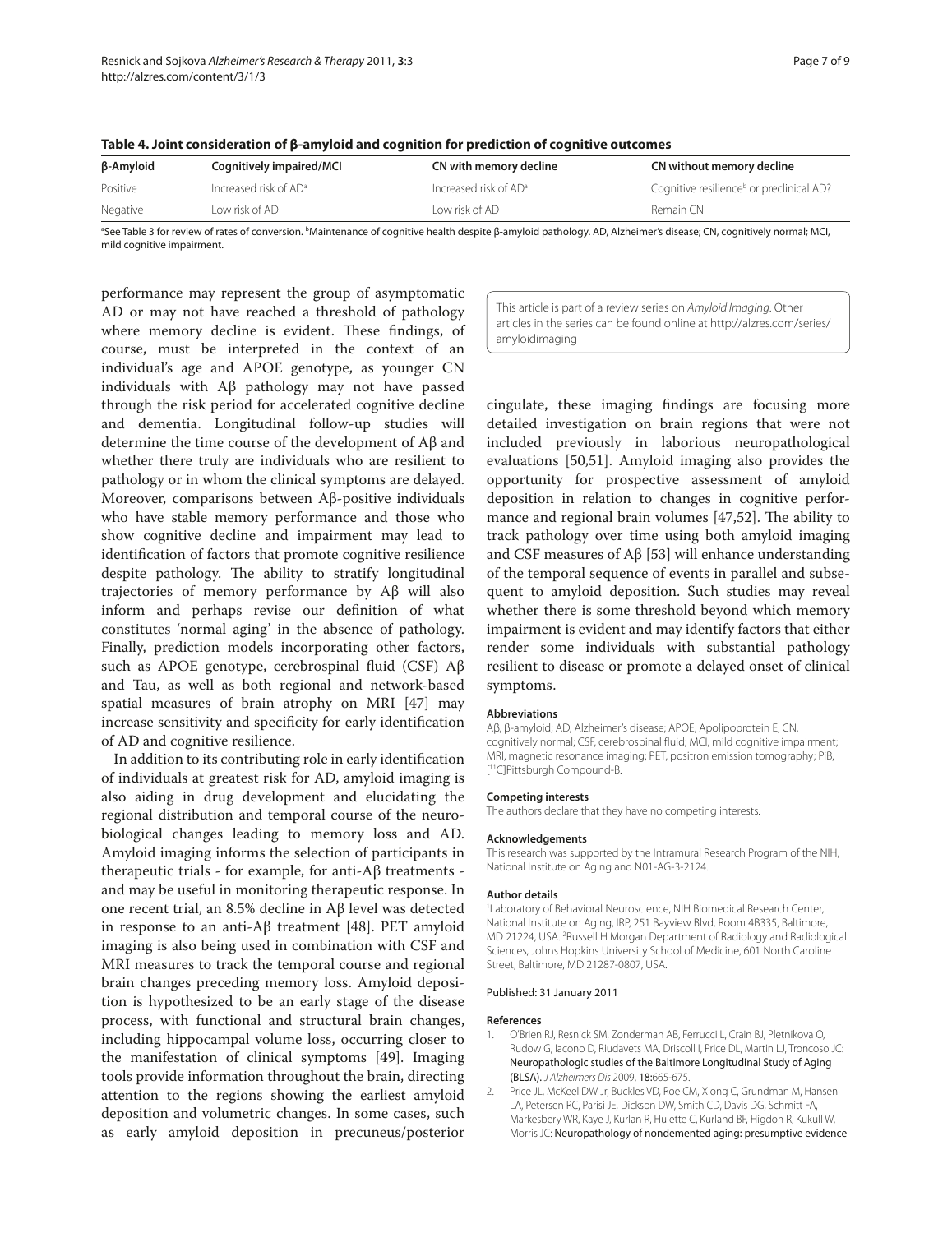for preclinical Alzheimer disease. Neurobiol Aging 2009, 30:1026-1036.

- 3. Aizenstein HJ, Nebes RD, Saxton JA, Price JC, Mathis CA, Tsopelas ND, Ziolko SK, James JA, Snitz BE, Houck PR, Bi W, Cohen AD, Lopresti BJ, DeKosky ST, Halligan EM, Klunk WE: Frequent amyloid deposition without significant cognitive impairment among the elderly. Arch Neurol 2008, 65:1509-1517.
- 4. Jagust WJ, Bandy D, Chen K, Foster NL, Landau SM, Mathis CA, Price JC, Reiman EM, Skovronsky D, Koeppe RA: The Alzheimer's Disease Neuroimaging Initiative positron emission tomography core. Alzheimers Dement 2010, 6:221-229.
- 5. Mintun MA, Larossa GN, Sheline YI, Dence CS, Lee SY, Mach RH, Klunk WE, Mathis CA, DeKosky ST, Morris JC: [11C]PIB in a nondemented population: potential antecedent marker of Alzheimer disease. Neurology 2006, 67:446-452.
- 6. Resnick SM, Sojkova J, Zhou Y, An Y, Ye W, Holt DP, Dannals RF, Mathis CA, Klunk WE, Ferrucci L, Kraut MA, Wong DF: Longitudinal cognitive decline is associated with fibrillar amyloid-beta measured by [11C]PiB. Neurology 2010, 74:807-815.
- Rowe CC, Ellis KA, Rimajova M, Bourgeat P, Pike KE, Jones G, Fripp J, Tochon-Danguy H, Morandeau L, O'Keefe G, Price R, Raniga P, Robins P, Acosta O, Lenzo N, Szoeke C, Salvado O, Head R, Martins R, Masters CL, Ames D, Villemagne VL: Amyloid imaging results from the Australian Imaging, Biomarkers and Lifestyle (AIBL) study of aging. Neurobiol Aging 2010, 31:1275-1283.
- 8. Hyman BT: The neuropathological diagnosis of Alzheimer's disease: clinical-pathological studies. Neurobiol Aging 1997, 18(4 Suppl):S27-32.
- 9. Morris JC, Storandt M, McKeel DW Jr, Rubin EH, Price JL, Grant EA, Berg L: Cerebral amyloid deposition and diffuse plaques in "normal" aging: Evidence for presymptomatic and very mild Alzheimer's disease. Neurology 1996, 46:707-719.
- 10. Morris JC: Mild cognitive impairment and preclinical Alzheimer's disease. Geriatrics 2005, Suppl:9-14.
- 11. Driscoll I, Resnick SM, Troncoso JC, An Y, O'Brien R, Zonderman AB: Impact of Alzheimer's pathology on cognitive trajectories in nondemented elderly. Ann Neurol 2006, 60:688-695.
- 12. Galvin JE, Powlishta KK, Wilkins K, McKeel DW Jr, Xiong C, Grant E, Storandt M, Morris JC: Predictors of preclinical Alzheimer disease and dementia: a clinicopathologic study. Arch Neurol 2005, 62:758-765.
- 13. Petersen RC, Morris JC: Mild cognitive impairment as a clinical entity and treatment target. Arch Neurol 2005, 62:1160-1163; discussion 1167.
- 14. Sojkova J, Resnick SM: In vivo human amyloid imaging. Curr Alzheimer Res 2011 [Epub ahead of print].
- 15. Klunk WE, Mathis CA: Amyloid imaging and (what is normal?) aging. In Imaging the Aging Brain. Edited by Jagust WDE. Oxford, USA: Oxford University Press; 2009.
- 16. Jack CR Jr, Lowe VJ, Weigand SD, Wiste HJ, Senjem ML, Knopman DS, Shiung MM, Gunter JL, Boeve BF, Kemp BJ, Weiner M, Petersen RC; Alzheimer's Disease Neuroimaging Initiative: Serial PIB and MRI in normal, mild cognitive impairment and Alzheimer's disease: implications for sequence of pathological events in Alzheimer's disease. Brain 2009, 132:1355-1365.
- 17. Vandenberghe R, Van Laere K, Ivanoiu A, Salmon E, Bastin C, Triau E, Hasselbalch S, Law I, Andersen A, Korner A, Minthon L, Garraux G, Nelissen N, Bormans G, Buckley C, Owenius R, Thurfiell L, Farrar G, Brooks DJ: (18) F-fl utemetamol amyloid imaging in Alzheimer disease and mild cognitive impairment: A phase 2 trial. Ann Neurol 2010, 68:319-329.
- 18. Wong DF, Rosenberg PB, Zhou Y, Kumar A, Raymont V, Ravert HT, Dannals RF, Nandi A, Brasić JR, Ye W, Hilton J, Lyketsos C, Kung HF, Joshi AD, Skovronsky DM, Pontecorvo MJ: In vivo imaging of amyloid deposition in Alzheimer disease using the radioligand 18F-AV-45 (florbetapir [corrected] F 18). J Nucl Med 2010, 51:913-920.
- 19. Rowe CC, Ackerman U, Browne W, Mulligan R, Pike KL, O'Keefe G, Tochon-Danguy H, Chan G, Berlangieri SU, Jones G, Dickinson-Rowe KL, Kung HP, Zhang W, Kung MP, Skovronsky D, Dyrks T, Holl G, Krause S, Friebe M, Lehman L, Lindemann S, Dinkelborg LM, Masters CL, Villemagne VL: Imaging of amyloid beta in Alzheimer's disease with 18F-BAY94-9172, a novel PET tracer: proof of mechanism. Lancet Neurol 2008, 7:129-135.
- Small GW, Kepe V, Ercoli LM, Siddarth P, Bookheimer SY, Miller KJ, Lavretsky H, Burggren AC, Cole GM, Vinters HV, Thompson PM, Huang SC, Satyamurthy N, Phelps ME, Barrio JR: PET of brain amyloid and tau in mild cognitive impairment. N Engl J Med 2006, 355:2652-2663.
- 21. Tolboom N, Yaqub M, van der Flier WM, Boellaard R, Luurtsema G, Windhorst AD, Barkhof F, Scheltens P, Lammertsma AA, van Berckel BN: Detection of
- 22. Shin J, Lee SY, Kim SJ, Kim SH, Cho SJ, Kim YB: Voxel-based analysis of Alzheimer's disease PET imaging using a triplet of radiotracers: PIB, FDDNP, and FDG. Neuroimage 2010, 52:488-496.
- 23. Forsberg A, Engler H, Almkvist O, Blomquist G, Hagman G, Wall A, Ringheim A, Langstrom B, Nordberg A: PET imaging of amyloid deposition in patients with mild cognitive impairment. Neurobiol Aging 2008, 29:1456-1465.
- 24. Okello A, Koivunen J, Edison P, Archer HA, Turkheimer FE, Någren K, Bullock R, Walker Z, Kennedy A, Fox NC, Rossor MN, Rinne JO, Brooks DJ: Conversion of amyloid positive and negative MCI to AD over 3 years. An 11C-PIB PET study. Neurology 2009, 73:754-760.
- 25. Wolk DA, Price JC, Saxton JA, Snitz BE, James JA, Lopez OL, Aizenstein HJ, Cohen AD, Weissfeld LA, Mathis CA, Klunk WE, De-Kosky ST: Amyloid imaging in mild cognitive impairment subtypes. Ann Neurol 2009, 65:557-568.
- 26. Li Y, Rinne JO, Mosconi L, Pirraglia E, Rusinek H, DeSanti S, Kemppainen N, Någren K, Kim BC, Tsui W, de Leon MJ: Regional analysis of FDG and PIB-PET images in normal aging, mild cognitive impairment, and Alzheimer's disease. Eur J Nucl Med Mol Imaging 2008, 35:2169-2181.
- 27. Price JC, Klunk WE, Lopresti BJ, Lu X, Hoge JA, Ziolko SK, Holt DP, Meltzer CC, DeKosky ST, Mathis CA: Kinetic modeling of amyloid binding in humans using PET imaging and Pittsburgh Compound-B. J Cereb Blood Flow Metab 2005, 25:1528-1547.
- 28. Rowe CC, Ng S, Ackermann U, Gong SJ, Pike K, Savage G, Cowie TF, Dickinson KL, Maruff P, Darby D, Smith C, Woodward M, Merory J, Tochon-Danguy H, O'Keefe G, Klunk WE, Mathis CA, Price JC, Masters CL, Villemagne VL: Imaging beta-amyloid burden in aging and dementia. Neurology 2007, 68:1718-1725.
- 29. Lowe VJ, Kemp BJ, Jack CR Jr, Senjem M, Weigand S, Shiung M, Smith G, Knopman D, Boeve B, Mullan B, Petersen RC: Comparison of 18F-FDG and PiB PET in cognitive impairment. *J Nucl Med 2009*, 50:878-886.
- 30. Rosen RF, Ciliax BJ, Wingo TS, Gearing M, Dooyema J, Lah JJ, Ghiso JA, Levine H, 3rd, Walker LC: Deficient high-affinity binding of Pittsburgh compound B in a case of Alzheimer's disease. Acta Neuropathol 2010, 119:221-233.
- 31. Morris JC, Roe CM, Xiong C, Fagan AM, Goate AM, Holtzman DM, Mintun MA: APOE predicts amyloid-beta but not tau Alzheimer pathology in cognitively normal aging. Ann Neurol 2010, 67:122-131.
- 32. Stern Y: What is cognitive reserve? Theory and research application of the reserve concept. J Int Neuropsychol Soc 2002, 8:448-460.
- 33. Rentz DM, Locascio JJ, Becker JA, Moran EK, Eng E, Buckner RL, Sperling RA, Johnson KA: Cognition, reserve, and amyloid deposition in normal aging. Ann Neurol 2010, 67:353-364.
- 34. Chételat G, Villemagne VL, Pike KE, Baron JC, Bourgeat P, Jones G, Faux NG, Ellis KA, Salvado O, Szoeke C, Martins RN, Ames D, Masters CL, Rowe CC; Australian Imaging Biomarkers and Lifestyle Study of Ageing (AIBL) Research Group: Larger temporal volume in elderly with high versus low betaamyloid deposition. Brain 2010, 133:3349-3358.
- 35. Pike KE, Savage G, Villemagne VL, Ng S, Moss SA, Maruff P, Mathis CA, Klunk WE, Masters CL, Rowe CC: Beta-amyloid imaging and memory in nondemented individuals: evidence for preclinical Alzheimer's disease. Brain 2007, 130:2837-2844.
- 36. Tolboom N, van der Flier WM, Yaqub M, Koene T, Boellaard R, Windhorst AD, Scheltens P, Lammertsma AA, van Berckel BN: Differential association of [11C]PIB and [18F]FDDNP binding with cognitive impairment. Neurology 2009, 73:2079-2085.
- 37. Forsberg A, Almkvist O, Engler H, Wall A, Langstrom B, Nordberg A: High PIB retention in Alzheimer's disease is an early event with complex relationship with CSF biomarkers and functional parameters. Curr Alzheimer Res 2010, 7:56-66.
- 38. Roe CM, Mintun MA, D'Angelo G, Xiong C, Grant EA, Morris JC: Alzheimer disease and cognitive reserve: variation of education effect with carbon 11-labeled Pittsburgh Compound B uptake. Arch Neurol 2008, 65:1467-1471.
- 39. Braskie MN, Klunder AD, Hayashi KM, Protas H, Kepe V, Miller KJ, Huang SC, Barrio JR, Ercoli LM, Siddarth P, Satyamurthy N, Liu J, Toga AW, Bookheimer SY, Small GW, Thompson PM: Plaque and tangle imaging and cognition in normal aging and Alzheimer's disease. Neurobiol Aging 2010, 31:1669-1678.
- 40. Furst AJ, Rabinovici GD, Rostomian AH, Steed T, Alkalay A, Racine C, Miller BL, Jagust WJ: Cognition, glucose metabolism and amyloid burden in Alzheimer's disease. Neurobiol Aging 2010 [Epub ahead of print].
- 41. Mormino EC, Kluth JT, Madison CM, Rabinovici GD, Baker SL, Miller BL,